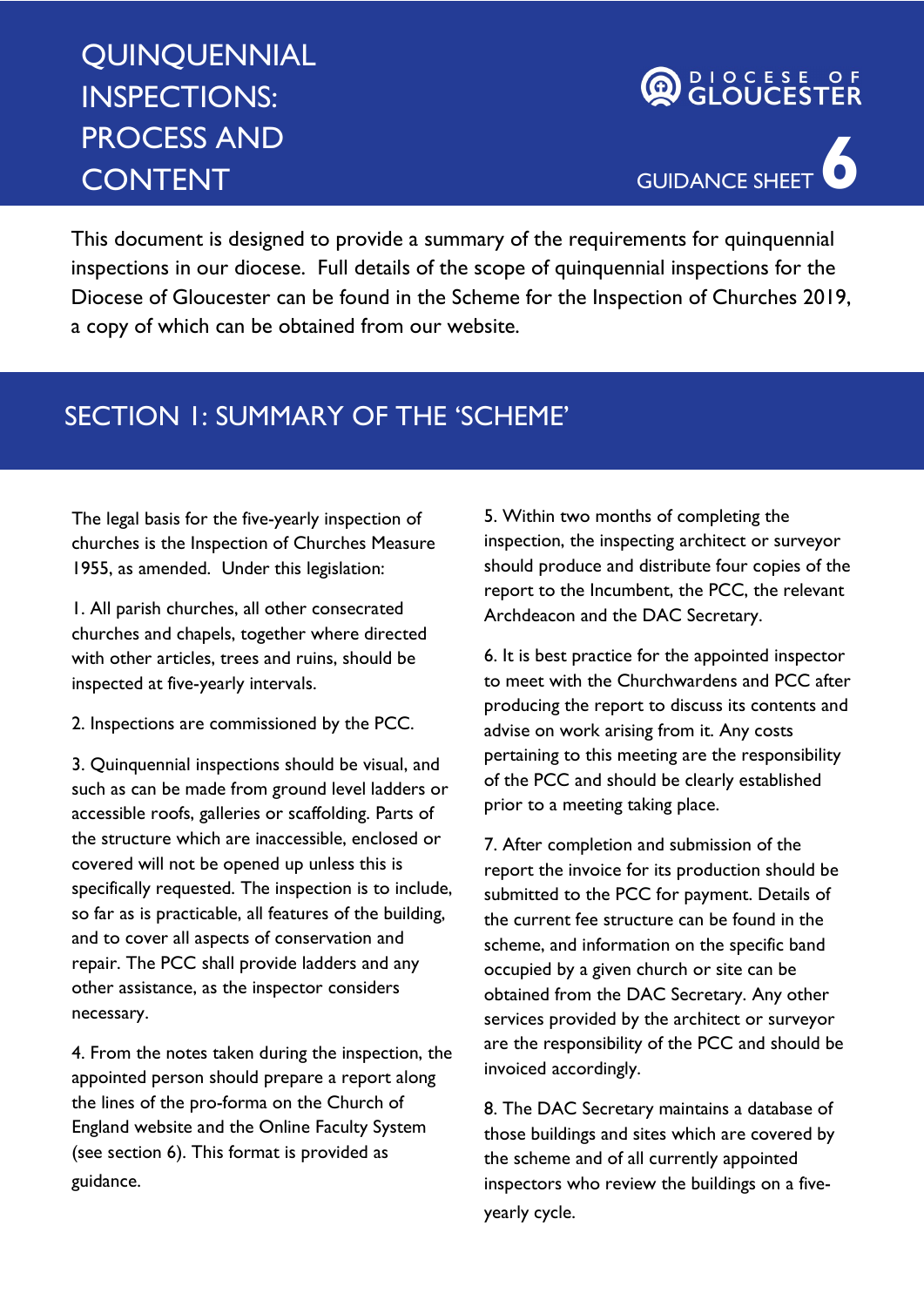### SECTION 2: CHECKLIST OF ITEMS REQUIRED BY THE QUINQUENNIAL INSPECTOR TO COMPLETE THE REPORT

Prior to a quinquennial inspection taking place, the PCC should be asked to make available the following items:

- The church logbook
- Copy of the previous quinquennial inspection report (to be sent to a newly appointed person in advance of their first inspection)
- Schedule of all works / installations/ repairs (including insurance claims) undertake since the last inspection (ideally to be incorporated in the first section of the new report)
- Copy of any tree reports, noting Tree Preservation Orders Where possible a copy should be enclosed with the final quinquennial report.
- Copies of any specialist reports or advice received since the last inspection, such as conservation reports, or structural engineer reports.
- Copies of Test Reports (where applicable and available):
	- Electrical Installation Test report Where possible a copy should be enclosed with the final quinquennial report.
	- **Lightning Conductor Test Report**
	- Portable Appliance Test Report § Asbestos Inspection Report
	- **Access and Disability Audit Report**
	- Fire Risk Assessment § Health & Safety Risk Assessment
	- **Gas Safety / Boiler Service Report**
	- **Fire Appliances (extinguishers) Test Report**
	- **Fire Alarm & Emergency Lighting Test Report**
	- **Security Alarm Test Report**
- The church's buildings insurance policy
- Any recommendations from insurers regarding security
- Inventory of fixtures, fittings and furniture
- Any licences permitting use by others of part of the premises for any fixed installation, together with certificates of electrical and /or any other test in respect of this

## SECTION 3: ACCESS

In addition to providing the items listed in section 2, the PCC should be asked to provide full access to all parts of the building, including the roof, loft voids, bell chambers, tower rooms, ringing floors, vestries, and any other parts of the building which would ordinarily be locked. If ladders are required, these should be in good working order and operated safely. Where possible, the combination of a gutter clearance and a QI can be hugely beneficial, enabling the inspector to gain access to and report on the most difficult to reach areas, which most commonly suffer from maintenance problems.

Bells should be down on the day of inspection, and where possible the ringers should be asked in advance to report on any problems with the ring.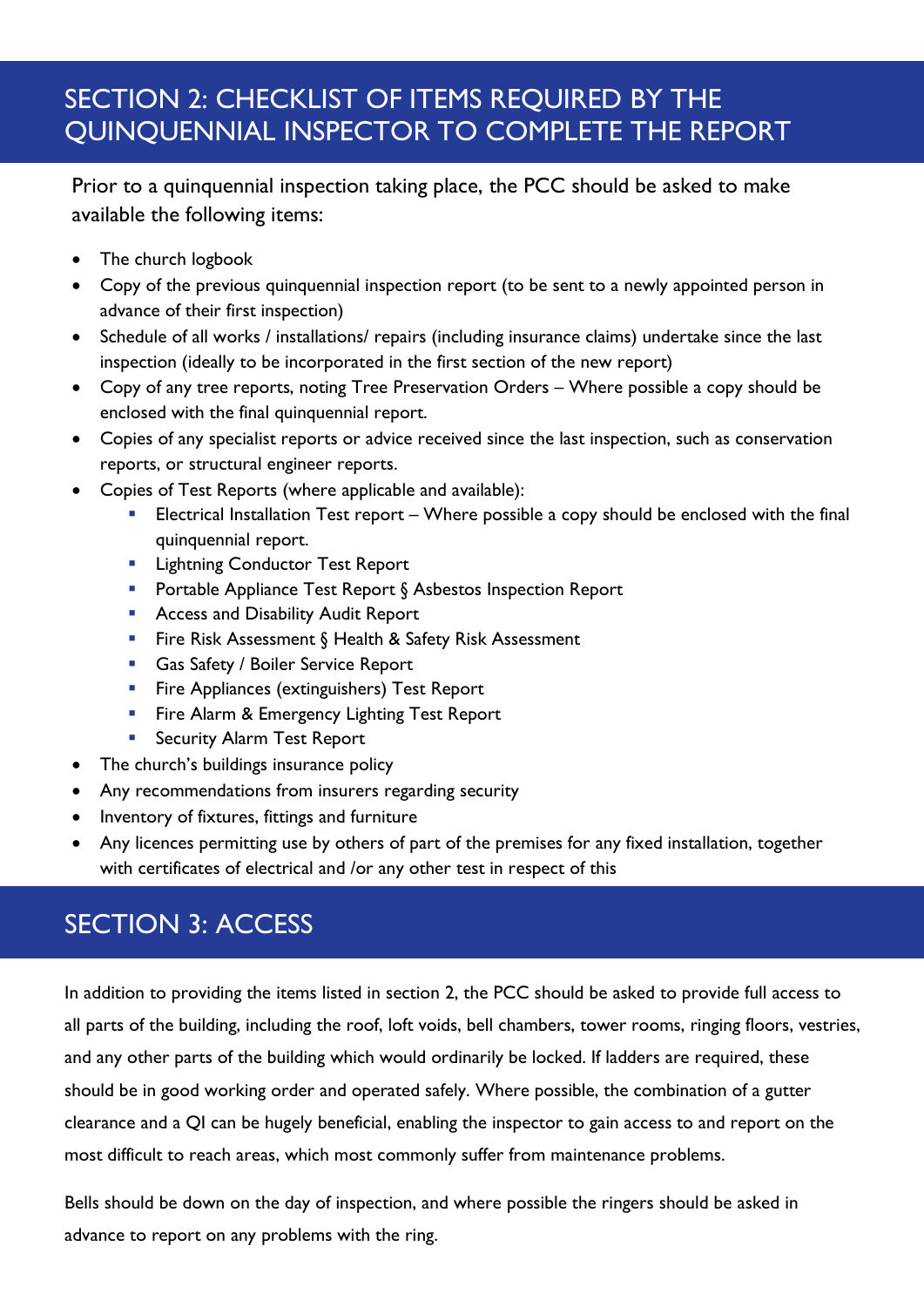#### SECTION 4: ITEMS TO INCLUDE IN AN INSPECTION REPORT

A quinquennial report should make clear the current condition of the building(s) and churchyard, and provide a clear plan for maintenance and further works over the next five years. Reports should cover as much of the church as is made available on the day of inspection and incorporate photographs or illustrations to highlight particular areas or issues. Although inspectors produce reports in different ways, the topics and areas they cover should be the same, including the broad headings listed below. A pro-forma inspection report is available from the Church of England website and also via the Online Faculty System (see section 6) for those who wish to use it.

Broad headings and content for a QI include:

Preliminary information; including name of church, diocese and archdeaconry details of QI architect/surveyor, date of inspection and report, record of weather conditions. Brief description of the building, list the trees in the churchyard noting any subject to tree preservation orders (see section 3), is the church within a conservation area, the church's historical background, brief architectural history, materials used in construction, site access, provision for disabled people, parking facilities, whether the church is open to the public during the week, and details of any other organisations which use the building. A schedule of works completed since the last QI should also be included along with a statement about the general condition of building (executive summary).

Limitations; A statement about what was accessible/visible during the inspection, and what was not

External; Roof Coverings, rainwater goods and disposal systems, below ground drainage, parapets and upstand walls, walling, porches, doors and canopies, windows.

Internal; Towers, spires, clocks and their enclosures, roof and ceiling voids, roof structures and ceilings, upper floors, balconies, access stairs, partitions, screens, panelling, doors and door furniture, ground floor structure, timber platforms, internal finishes, fittings and fixtures, furniture, Toilets, kitchens, vestries etc, organs and other musical instruments, monuments, tombs and plaques etc, service installations generally, heating installation, electrical installation, lighting System, sound system, lightning conductor, Fire precautions, disabled provision and access, safety, bats.

Curtilage; Churchyard, ruins, monuments, tombs and vaults, boundary walls, lychgates and fencing, trees and shrubs, hardstanding areas, miscellaneous, logbook and any other reports/test certificates (see section 2).